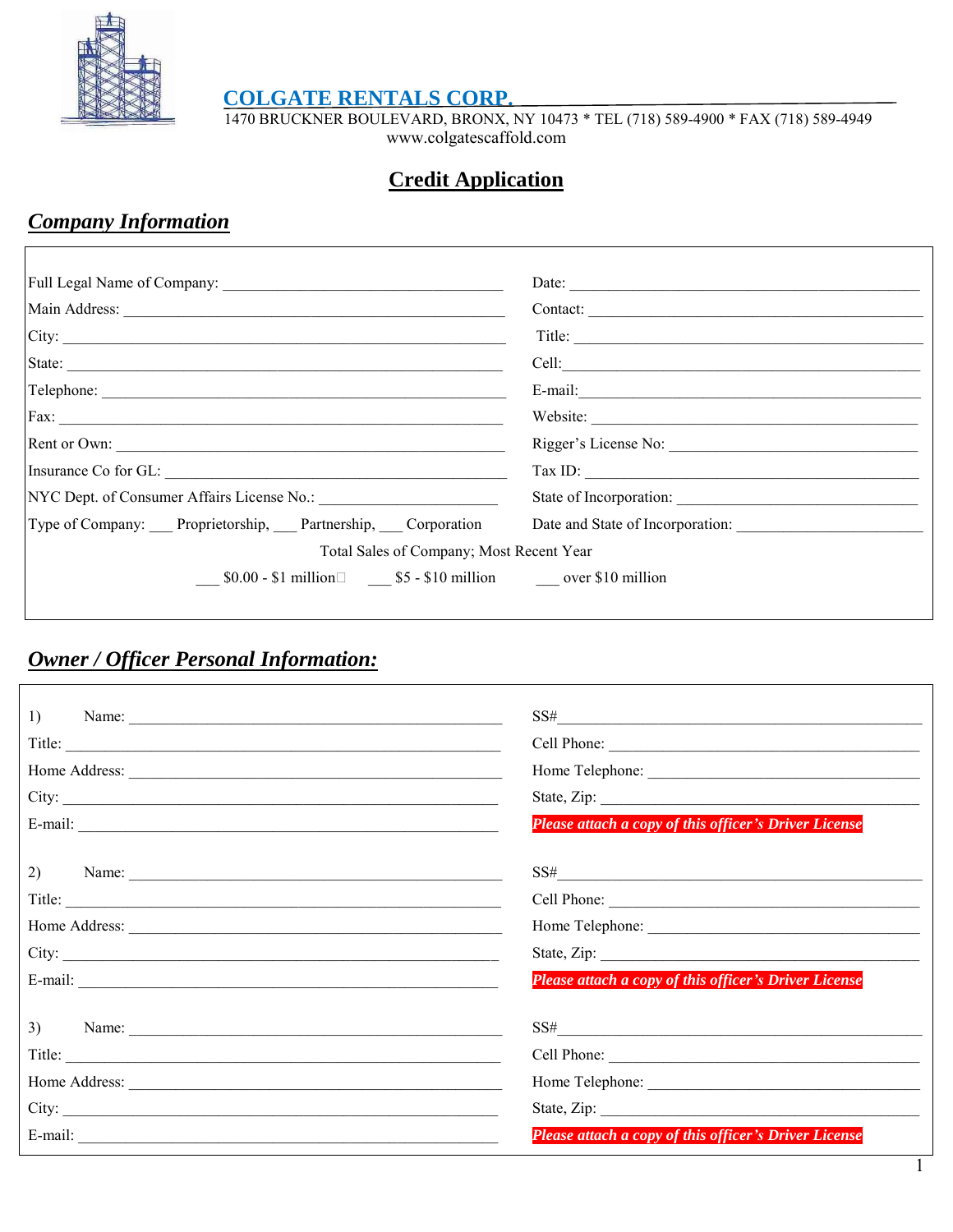

**COLGATE RENTALS CORP.**<br>1470 BRUCKNER BOULEVARD, BRONX, NY 10473 \* TEL (718) 589-4900 \* FAX (718) 589-4949 www.colgatescaffold.com

## **Bank Reference**

|                                                                                                                                                                                                                                                  | Account Officer:     |
|--------------------------------------------------------------------------------------------------------------------------------------------------------------------------------------------------------------------------------------------------|----------------------|
| Branch Address:<br>the control of the control of the control of the control of the control of the control of the control of the control of the control of the control of the control of the control of the control of the control of the control |                      |
| City:                                                                                                                                                                                                                                            | Checking Account:    |
| State:                                                                                                                                                                                                                                           | E-mail:              |
| Telephone:                                                                                                                                                                                                                                       | Fax: $\qquad \qquad$ |
|                                                                                                                                                                                                                                                  |                      |

# **Trade References**

|        | Contact:             |
|--------|----------------------|
|        | Telephone:           |
| City:  |                      |
| State: |                      |
|        | Terms:               |
|        | Contact:             |
|        |                      |
|        |                      |
| State: |                      |
|        |                      |
|        |                      |
|        | Telephone:           |
|        | Fax: $\qquad \qquad$ |
|        |                      |
|        | Terms:               |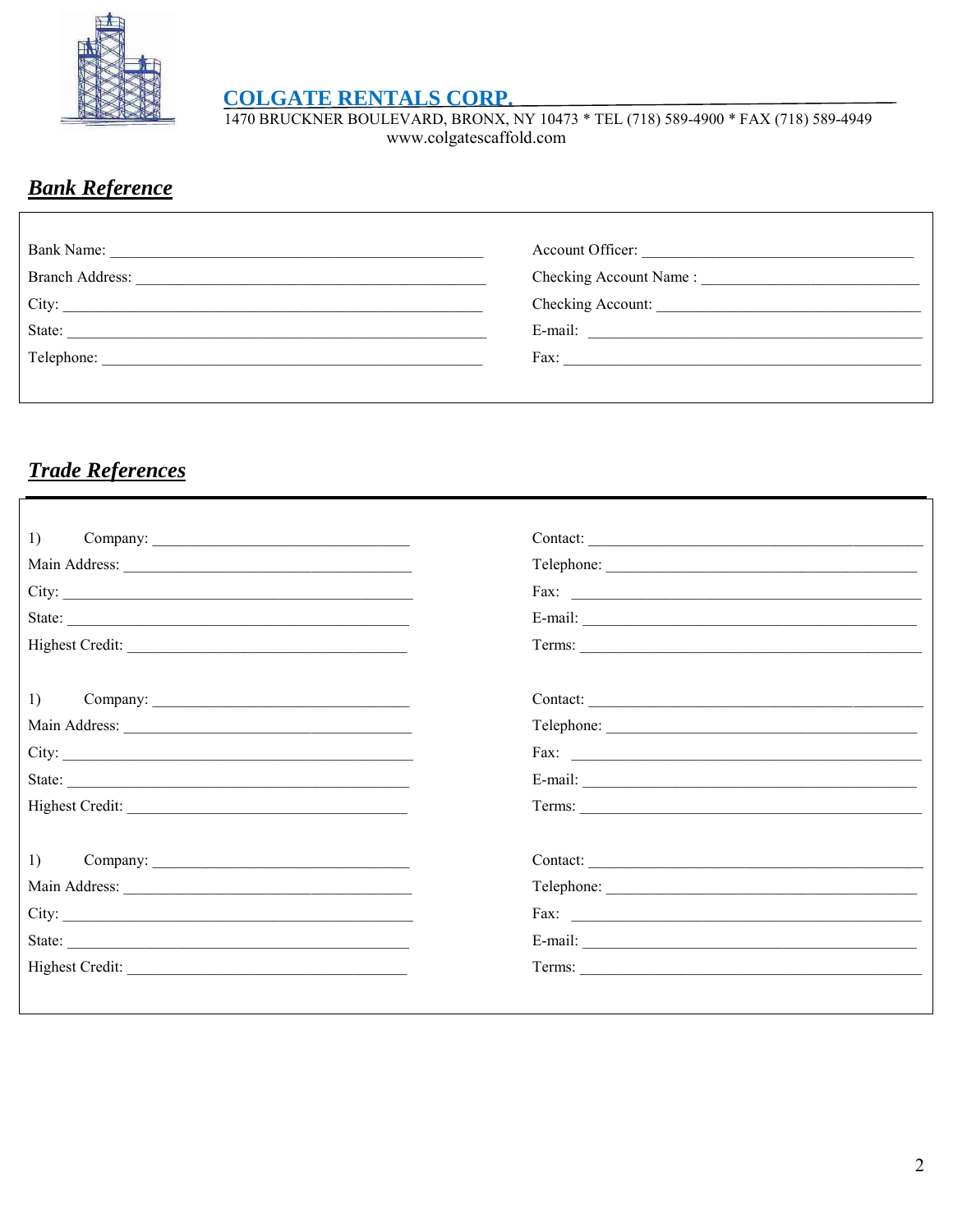

 **COLGATE RENTALS CORP.** 

 1470 BRUCKNER BOULEVARD, BRONX, NY 10473 \* TEL (718) 589-4900 \* FAX (718) 589-4949 www.colgatescaffold.com

# *Personal Guarantee*

I (We) hereby personally guarantee full payment to Colgate Rentals Corp., of any debts that may be incurred by the Company. I (We) agree to immediately pay any such amounts in full when notified that a default

situation exists. This personal guarantee applies to all rentals and all sales between the customer and Colgate rentals Corp. The undersigned individual who is wither a principal of the Applicant or a sole owner of the applicant recognizing that his or her individual credit history may be a factor in the evaluation of the credit history of the Applicant, hereby consents to and authorizes the use of credit reports on the undersigned and the Applicant by Colgate Rentals Corp., from time to time as may be needed, in the evaluation process.

| Signature:    |                 | Date: |             |
|---------------|-----------------|-------|-------------|
| $SS#$ :       | License $ID#$ : |       | Expiration: |
| Home address: |                 |       |             |

Sworn to before me, this day of \_\_\_\_\_\_\_\_\_\_\_\_, 201.

\_\_\_\_\_\_\_\_\_\_\_\_\_\_\_\_\_\_\_\_\_\_\_\_\_\_\_\_\_\_\_\_\_\_\_ Notary Public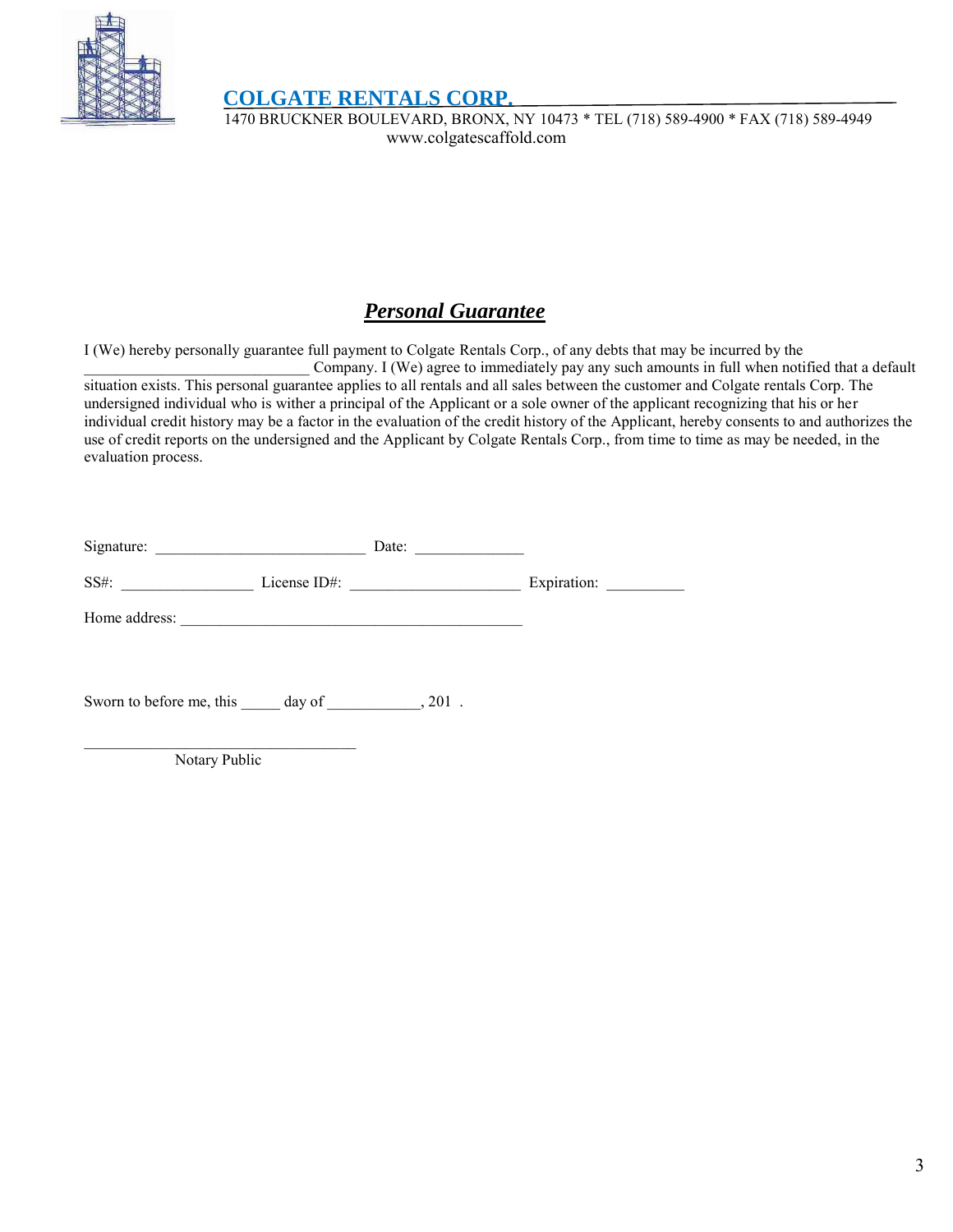

### **COLGATE RENTALS CORP.**

1470 BRUCKNER BOULEVARD, BRONX, NY 10473 ♦ TEL: (718) 589-4900 ♦ FAX: (718) 589-4949

#### **TERMS AND CONDITIONS APPLICABLE TO ALL RENTAL AND SALES TRANSACTIONS**

- 1. The following terms and conditions shall apply to every sale and every rental transaction between Colgate and the Customer.
- 2. Definitions: Colgate Rentals Corp shall be referred to herein as "Colgate". The Customer purchasing or renting the equipment shall be referred to herein as "Customer". The term "purchase order" shall include both sales and equipment rentals. The scaffolding and related items which are the subject of this sale, shall be referred to herein as "the equipment" and/or "the goods". The equipment also includes, when applicable: fencing, enclosures, debris netting and protective barriers associated with sidewalk bridging
- 3. Unless otherwise agreed in writing, the Customer will pick up the goods at Colgate's plant at 1470 Bruckner Blvd., Bronx, N.Y. If the individual purchase order requires Colgate to deliver the equipment to Customer's job site, Colgate will do so and will make every effort to deliver the equipment as required, on reasonable written and confirmed notice received at least 3 full business days in advance, (a full seventy-two (72) hours). All deliveries to jobsites are curbside only; the truck driver will stand on the truck and pass the equipment to the Customer during delivery. Deliveries are to be paid for in full 2 DAYS prior to the scheduled delivery time. Otherwise the delivery will be postponed to the next available workday. All deliveries are done from  $7AM - 2PM$ , Monday through Friday. Any special arrangements beyond these scheduled times will incur additional fees and will have to be made 1 week in advance. Colgate cannot be held responsible for lost time while waiting for personnel to unload deliveries. The allotted time for the truck to remain at the jobsite for delivery is one hour. If this rental includes delivery and pick up by Colgate, Customer is responsible for having equipment available and accessible at curbside at time of pick-up. Availability and accessibility for deliveries and pick-ups shall include providing sufficient labor to load or unload equipment and making all necessary and legal parking arrangements for delivery and/or pick up of equipment.
- 4. No claim proceeding shall be maintained by the Customer against Colgate unless written notice of any claim alleged to exist is delivered by the Customer to Colgate within 30 days after the event complained of first becomes known to the Customer, and a claim proceeding is commenced by Customer within 6 months after such notice. These notices of claim and shortened statute of limitations provisions shall not apply to claims by Colgate against Customer. Compliance with this clause is to be arbitrated per par. 10 below.
- 5. To the fullest extent permitted by law, Customer, shall indemnify, defend and hold harmless Colgate, its affiliates, subsidiaries, agents, officers, directors and employees, from and against any and all damages, losses, and expenses of every kind and nature, including reasonable attorney's fees, with respect to any claims for personal injury and/or property damage arising out of the use, misuse, loading or unloading and assembly/disassembly of equipment purchased or rented under this agreement. Customer's Indemnity obligation includes claims asserted by injured workers including any strict liability and statutory liability claims. Excluded from this indemnity obligation is any liability attributed by the trier of fact to Colgate. However, if Colgate is found by the trier of fact to be partially negligent, Customer shall indemnify Colgate for any portion of negligence liability attributed by the trier of fact to the Customer. Customer agrees to name Colgate Rentals Corp as an additional insured, on a primary noncontributory basis for any claims by workers or third parties for personal injury or property damage with 2M/5M coverage amounts. Waiver of subrogation – Notwithstanding any other clause or indemnity/insurance agreement, the parties hereto, on behalf of themselves and their respective insurance company hereby waive all rights of subrogation for any and all claims of property damages or personal injury if those parties have coverage for the claims against themselves under their own insurance. This entire paragraph is subject to arbitration in par. 10.
- 6. This transaction does not include items such as life safety lines, mesh, safety harnesses and other materials that may be required by law to provide a safe installation of the purchased equipment. Customer must furnish such materials.
- 7. Colgate shall have no role in the assembly, erection, adjustment, use or maintenance of the equipment. Once the Customer receives the equipment, it is within his exclusive care, custody and control. It is understood and agreed that Customer will install, maintain and use this equipment in conformity with safe practice and in compliance with the requirements of the law and with governmental codes, ordinances and regulation in the use of this equipment. Customer will not intermingle, connect or use this equipment with components of other suppliers or manufacturers. Colgate shall not have any right to inspect the equipment as installed. It is exclusively the Customer's responsibility to comply with the requirements of this paragraph.
- 8. Customer shall not allow any person who is not qualified, and who has not received and understood safety and operating instruction and who does not utilize all required safety equipment, to operate or use the equipment. For New York City Projects — for any scaffold with a height 40 or more feet (from the ground), Customer warrants and certifies that all users of such scaffolding shall have a duly issued and current "supported scaffold user certificate." Colgate does not consent to the Customer allowing the presence of any person on such a scaffold who has not been issued said certificate. The duty to enforce this provision is exclusively upon the Customer.
- 9. In the event of a breach of contract by Colgate, the Customer waives the right to recover any consequential and incidental damages. including but not limited to loss of profits, extra labor costs, delays or any other claims arising out of/or resulting from the use, loss of use, breakdown or malfunctioning of the equipment.
- 10. Any and all disputes between Colgate and the Customer arising out of or in any way related to performance of this rental and/or sale contract shall be submitted to final and binding arbitration before Metro Construction Arbitration, Inc. ("Metro"), 198-48 Foothill Ave, Holliswood, N.Y. 11423. (718) 991-5339. Arbitration Rules and Procedures are available at nymetroarbitration.com. and are fully incorporated herein. This arbitration clause shall apply broadly and to the fullest extent permitted by law, relating to any and all contractual disputes, including but not limited to, all payment and performance disputes, as well as claims for reimbursement of fines imposed by ECB, OSHA or similar entities. Pursuant to Paragraph "7" of the Arbitration Rules, it is hereby agreed that in any case where a third party commences a negligence law suit against Colgate arising out of personal injury or property damage, this arbitration clause applies specifically to claims for contractual indemnity, common law indemnity and/or contribution between and among Colgate, the Customer and any third party claiming that it is owed contractual indemnity by Colgate. This clause applies broadly to all "impleader" actions against Colgate in personal injury and/ or property damage lawsuits. Arbitration may be commenced by sending the demand for arbitration by certified mail to the other party, with a copy by regular mail to Metro.
- 11. This Agreement constitutes the entire agreement and understanding between the parties concerning the subject matter hereof and supersedes all prior agreements, negotiations and understandings of the parties with respect thereto. All other terms and conditions in the Customer's form purchase order are excluded. Any term or condition set forth in any such standard form or purchase order which is inconsistent with the terms and conditions of this Agreement are excluded and shall have no force or effect. Any changes to this contract are required to be in writing and signed by Colgate. This agreement shall be construed in accordance with the laws of the State of NY.

#### **ADDITIONAL MASTER TERMS AND CONDITIONS APPLICABLE ONLY TO SALES TRANSACTIONS**

- 12. With respect to sale of new equipment, Colgate warrants to Customer that, for a period of 90 days from delivery of the goods, each item of equipment will conform in all material respects to industry standards for the item and will be free from defects in materials and workmanship. Colgate's obligation under this warranty is limited, at Colgate's option, to repairing or replacing any Goods or parts thereof that Colgate determines not to conform to this warranty. Customer shall promptly notify Colgate in writing of any alleged defects in the equipment and specifically describe the problem. Colgate shall have no obligations under this warranty with respect to any defect unless it receives notice and a description of such defect no later than ten working days following the expiration of the warranty period. For the sale of new equipment, all express and implied warranties are excluded (including warranty of fitness for a particular purpose), except the foregoing 90 day warranty of merchantability, which is limited to the original buyer. Any misuse or alteration of the equipment shall void the said warranty with respect to new equipment.
- 13. Unless otherwise specified in the individual purchase order, the equipment being sold under this agreement is used (not new), and is purchased in "as is" condition. All express and implied warranties are disclaimed for the sale of used equipment, including warranties of merchantability and fitness for a particular purpose.

#### **ADDITIONAL MASTER TERMS APPLICABLE TO RENTAL TRANSACTIONS ONLY**

- 14. Initial rental is for a 28-day minimum, unless otherwise noted. Any equipment rental that extends beyond one year shall be subject to a 3% increase for additional year.
- 15. Customer agrees not to sublet, loan or assign the equipment. Customer shall not move the equipment from the address at which Customer represented it was to be used. 16. Title to the rented equipment is and shall remain in Colgate. If the equipment is not returned, and/ or is levied upon, for any reason whatsoever, Colgate may retake said equipment without further notice or legal process and use whatever force is reasonably necessary to do so.